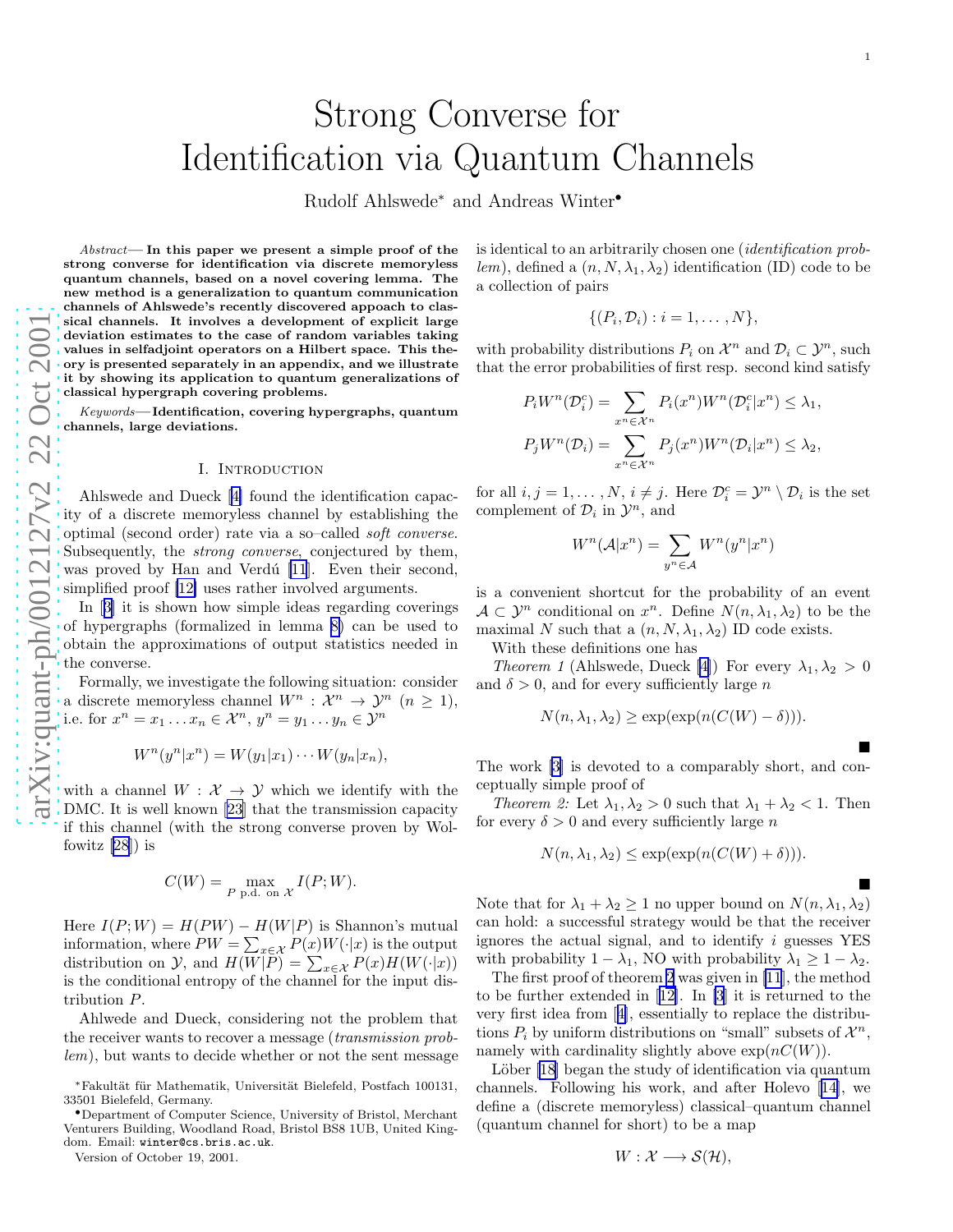with X a finite set, as before, and  $\mathcal{S}(\mathcal{H})$  the set of quantum states of the complex Hilbert space  $H$ , which we assume to be finite dimensional. In the sequel, we shall use  $a = |\mathcal{X}|$ and  $d = \dim \mathcal{H}$ . We identify  $\mathcal{S}(\mathcal{H})$ , as usual, with the set of density operators, i.e. the selfadjoint, positive semidefinite, linear operators on  $\mathcal{H}$  with unit trace<sup>1</sup>:

$$
\mathcal{S}(\mathcal{H}) = \{ \rho : \rho = \rho^* \ge 0, \text{Tr}\rho = 1 \}.
$$

In the sequel we will write  $W_x$  for the images  $W(x)$  of the channel map.

Associated to  $W$  is the channel map on  $n$ –blocks

$$
W^n: \mathcal{X}^n \longrightarrow \mathcal{S}(\mathcal{H}^{\otimes n}),
$$

with

$$
W_{x^n}^n=W_{x_1}\otimes\cdots\otimes W_{x_n}.
$$

One can use quantum channels to transmit classical information, and Holevo [\[16](#page-9-0)] showed that the capacity is

$$
C(W) = \max_{P \text{ p.d. on } X} I(P;W).
$$

Here  $I(P;W) = H(PW) - H(W|P)$  is the von Neu- $\sum_{x \in \mathcal{X}} P(x) W_x$  on H, and  $H(W|P) = \sum_{x \in \mathcal{X}} P(x) H(W_x)$ mann mutual information, with the output state  $PW =$ the conditional entropy of the channel for the input distribution P. The only difference to Shannon's result is that here H denotes the *von Neumann* entropy which is defined, for a state  $\rho$ , as

$$
H(\rho) = -\text{Tr}\rho \log \rho.
$$

The strong converse for this situation was proved (independently)in  $[20]$  $[20]$  and  $[25]$  $[25]$ .

Quantum channels are a generalization of classical channels in the following sense: choose any orthonormal basis  $(e_u : y \in Y)$  of the |Y|–dimensional Hilbert space  $\mathcal{H}$ , and define for the classical channel  $W : \mathcal{X} \to \mathcal{Y}$  the corresponding quantum channel  $\widetilde{W}: \mathcal{X} \to \mathcal{S}(\mathcal{H})$  by

$$
\widetilde{W}_x = \sum_y W(y|x)|e_y\rangle\langle e_y|.
$$

Obviously for another channel V one has  $V\times W = \widetilde{V}\otimes \widetilde{W}$ .

Regarding the decoding sets let  $\mathcal{D} \subset \mathcal{Y}$ , then the corresponding operator  $D = \sum_{y \in \mathcal{D}} |e_y\rangle\langle e_y|$  satisfies for all x

$$
W(\mathcal{D}|x) = \text{Tr}(\widetilde{W}_x D).
$$

Observe that by this translation rule a partition of  $\mathcal Y$  corresponds to a projection valued measure (PVM) on  $H$ , i.e. a collection of mutually orthogonal projectors which sum to 1. Conversely, given any operator D on H with  $0 \leq D \leq 1$ , define the function  $\delta : \mathcal{Y} \to [0,1]$  by  $\delta(y) = \langle e_y|D|e_y\rangle$ . Then for all x

$$
\text{Tr}(\widetilde{W}_x D) = \sum_{y \in \mathcal{Y}} \delta(y) W(y|x),
$$

<sup>1</sup>See Davies [\[7\]](#page-9-0) for the mathematics to describe quantum systems.

which implies that every quantum observation, i.e. a positive operator valued measure (POVM), of the states  $W_x$ can be simulated by a classical randomized decision rule on Y. One consequence of this is that the transmission capacities of W and of W are equal:  $C(W) = C(W)$ . Equally, also the identification capacities (whose definition in the quantum case is given below) coincide. For randomization at the decoder cannot improve either minimum error probability.

Abstractly, just given the states  $W_x$ , this situation occurs if they pairwise commute: for then they are simultaneously diagonalizable, hence the orthonormal basis  $(e_y : y \in \mathcal{Y})$ arises.

According to [\[18](#page-9-0)] a  $(n, N, \lambda_1, \lambda_2)$  *quantum identification (QID) code* is a collection of pairs

$$
\{(P_i, D_i): i=1,\ldots,N\},\
$$

with probability distributions  $P_i$  on  $\mathcal{X}^n$ , and operators  $D_i$ on  $\mathcal{H}^{\otimes n}$  satisfying  $0 \leq D_i \leq \mathbb{1}$ , such that the error probabilities of first resp. second kind satisfy

Tr 
$$
(P_i W^n (\mathbb{1} - D_i))
$$
  
\n
$$
= Tr \left( \left( \sum_{x^n \in \mathcal{X}^n} P_i(x^n) W_{x^n} \right) (\mathbb{1} - D_i) \right) \leq \lambda_1,
$$
\nTr  $(P_j W^n \cdot D_i)$   
\n
$$
= Tr \left( \left( \sum_{x^n \in \mathcal{X}^n} P_j(x^n) W_{x^n} \right) D_i \right) \leq \lambda_2,
$$

for all  $i, j = 1, ..., N$ ,  $i \neq j$ . Again, define  $N(n, \lambda_1, \lambda_2)$ to be the maximal N such that a  $(n, N, \lambda_1, \lambda_2)$  QID code exists.

This definition has a subtle problem: since the  $D_i$  need not commute, it is possible that identifying for a message  $i$ prohibits identification for  $j$ , as the corresponding POVMs  $(D_i, 1 - D_i)$  and  $(D_j, 1 - D_j)$  may be incompatible. To allow simultaneous identification of all messages we have to assue that the  $D_i$  have a common refinement, i.e. there exists a POVM  $(E_k : k = 1, ..., K)$  and subsets  $I_i$  of  $\{1, \ldots, K\}$  such that

$$
D_i = \sum_{k \in I_i} E_k,
$$

for all i. In this case the QID code is called *simultaneous*, and  $N_{\text{sim}}(n, \lambda_1, \lambda_2)$  is the maximal N such that a simultaneous  $(n, N, \lambda_1, \lambda_2)$  quantum identification code exists. Clearly

$$
N_{\text{sim}}(n, \lambda_1, \lambda_2) \le N(n, \lambda_1, \lambda_2).
$$

In analogy to the above theorems it was proved:

*Theorem 3* (Löber [\[18](#page-9-0)]) For every  $\lambda_1, \lambda_2 > 0$  and  $\delta > 0$ , and for every sufficiently large  $n$ 

$$
N_{\text{sim}}(n, \lambda_1, \lambda_2) \ge \exp(\exp(n(C(W) - \delta))).
$$

On the other hand, let  $\lambda_1, \lambda_2 > 0$  such that  $\lambda_1 + \lambda_2 < 1$ . Then for every  $\delta > 0$  and every sufficiently large n

$$
N_{\text{sim}}(n, \lambda_1, \lambda_2) \le \exp(\exp(n(C(W) + \delta))).
$$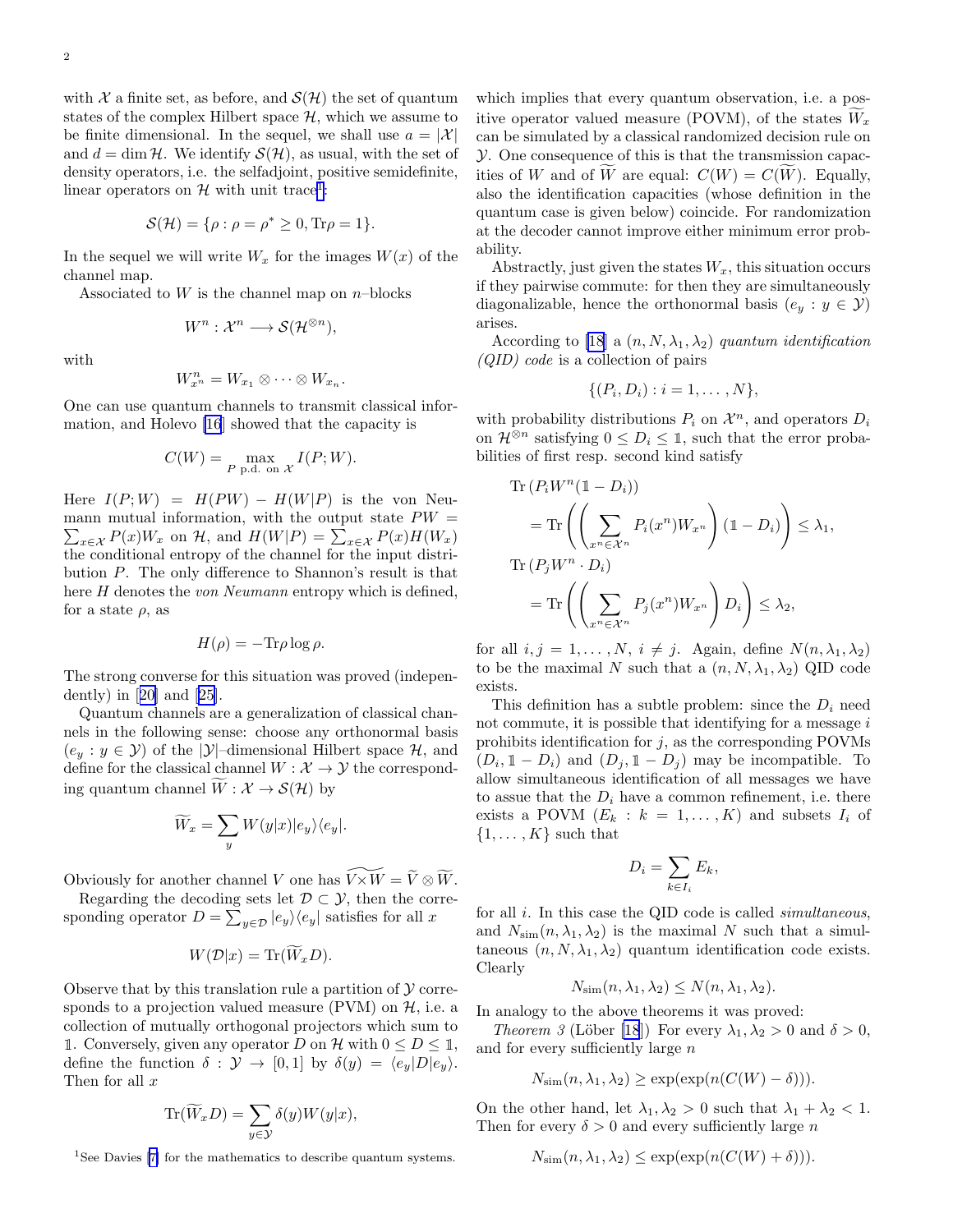$\blacksquare$ 

 $\blacksquare$ 

<span id="page-2-0"></span>Looking at the examples given in [\[4](#page-9-0)] the simultaneity condition seems completely natural. But this need not always be the case.

*Example 4:* Modify the "sailors' wives" situation (Example 1 form  $[4]$ ) as follows: the N sailors are not married each to one wife but instead are all in love with a single girl. One day in a storm one sailor drowns, and his identity should be communicated home. The girl however is capricious to the degree that it is impossible to predict who is her sweetheart at a given moment: when the message about the drowned sailor arrives, she will only ask for her present sweetheart, and only she will ask.

With our present approach we can get rid of the simultaneity condition in the converse (whereas by the above theorem identification codes approaching the capacity can be designed to be simultaneous — namely, by  $[4]$  for any sort of channel and a transmission code of rate R for it, one can construct an ID code "on top" of the transmission code, and with identification rate  $R$ , asymptotically):

*Theorem 5:* Let  $\lambda_1, \lambda_2 > 0$  such that  $\lambda_1 + \lambda_2 < 1$ . Then for every  $\delta > 0$  and every sufficiently large n

$$
N(n, \lambda_1, \lambda_2) \le \exp(\exp(n(C(W) + \delta))).
$$

The rest of the paper is divided into two major blocks: first, after a short review of the ideas from [\[3](#page-9-0)] in section II, the rest of the main text will be devoted to the proof of theorem 5 (as explained, this contains theorem [2](#page-0-0) indeed as a special case), in section [III](#page-3-0).

The other block is the appendix, containing the fundamentals of a theory of (selfadjoint) operator valued random variables. There the large deviation bounds to be used in the main text are derived.

## II. The classical case

The core of the proof of theorem [2](#page-0-0) in[[3\]](#page-9-0) is the following result about hypergraphs. Recall that a *hypergraph* is a pair  $\Gamma = (\nu, \mathcal{E})$  with a finite set V of vertices, and a finite set  $\mathcal E$  of (hyper–) edges  $E \subset \mathcal V$ . We call  $\Gamma$  e–uniform, if all its edges have cardinality e. For an edge  $E \in \mathcal{E}$  denote the characteristic function of  $E \subset V$  by  $1_E$ .

The starting point is a result from large deviation theory:

*Lemma 6:* For an i.i.d. sequence  $Z_1, \ldots, Z_L$  of random variables with values in [0, 1] with expectation  $\mathbb{E}Z_i = \mu$ , and  $0 < \epsilon < 1$ 

$$
\Pr\left\{\frac{1}{L}\sum_{i=1}^{L} Z_i > (1+\epsilon)\mu\right\} \le \exp(-LD((1+\epsilon)\mu\|\mu)),
$$
  

$$
\Pr\left\{\frac{1}{L}\sum_{i=1}^{L} Z_i < (1-\epsilon)\mu\right\} \le \exp(-LD((1-\epsilon)\mu\|\mu)),
$$

where  $D(\alpha||\beta)$  is the information divergence of the binary distributions  $(\alpha, 1-\alpha)$  and  $(\beta, 1-\beta)$ . Since for  $-\frac{1}{2} \leq x \leq \frac{1}{2}$  $D((1+x)\mu\|\mu) \ge \frac{1}{2\ln 2}x^2\mu$ , it follows that

$$
\Pr\left\{\frac{1}{L}\sum_{i=1}^{L}Z_i \notin [(1-\epsilon)\mu, (1+\epsilon)\mu] \right\} \le 2\exp\left(-L\cdot\frac{\epsilon^2\mu}{2\ln 2}\right).
$$

*Lemma 7:* Let  $\Gamma = (\mathcal{V}, \mathcal{E})$  be an e-uniform hypergraph, and P a probability distribution on  $\mathcal{E}$ . Define the probability distribution  $Q$  on  $V$  by

$$
Q(v) = \sum_{E \in \mathcal{E}} P(E) \frac{1}{e} 1_E(v),
$$

and fix  $\epsilon, \tau > 0$ . Then there exist vertices  $\mathcal{V}_0 \subset \mathcal{V}$  and edges  $E_1, \ldots, E_L \in \mathcal{E}$  such that with

$$
\bar{Q}(v) = \frac{1}{L} \sum_{i=1}^{L} \frac{1}{e} 1_{E_i}(v)
$$

the following holds:

 $\blacksquare$ 

$$
Q(\mathcal{V}_0) \leq \tau,
$$
  
\n
$$
\forall v \in \mathcal{V} \setminus \mathcal{V}_0 \quad (1 - \epsilon) Q(v) \leq \bar{Q}(v) \leq (1 + \epsilon) Q(v),
$$
  
\n
$$
L \leq 1 + \frac{|\mathcal{V}|}{e} \frac{2 \ln 2 \log(2|\mathcal{V}|)}{\epsilon^2 \tau}.
$$
  
\n*Proof:* See [3].

For ease of application we formulate a slightly more general version of this:

*Lemma 8:* Let  $\Gamma = (\mathcal{V}, \mathcal{E})$  be a hypergraph, with a measure  $Q_E$  on each edge E, such that  $Q_E(v) \leq \eta$  for all E,  $v \in E$ . For a probability distribution P on  $\mathcal E$  define

$$
Q = \sum_{E \in \mathcal{E}} P(E) Q_E,
$$

and fix  $\epsilon, \tau > 0$ . Then there exist vertices  $\mathcal{V}_0 \subset \mathcal{V}$  and edges  $E_1, \ldots, E_L \in \mathcal{E}$  such that with

$$
\bar{Q} = \frac{1}{L} \sum_{i=1}^{L} Q_{E_i}
$$

the following holds:

$$
Q(\mathcal{V}_0) \leq \tau,
$$
  
\n
$$
\forall v \in \mathcal{V} \setminus \mathcal{V}_0 \quad (1 - \epsilon) Q(v) \leq \bar{Q}(v) \leq (1 + \epsilon) Q(v),
$$
  
\n
$$
L \leq 1 + \eta |\mathcal{V}| \frac{2 \ln 2 \log(2|\mathcal{V}|)}{\epsilon^2 \tau}.
$$

The interpretation of this result is as follows: Q is the expectation measure of the measures  $Q_E$ , which are sampled by the  $Q_{E_i}$ . The lemma says how close the sampling average Q can be to Q. In fact, assuming  $Q_E(E) = q \leq 1$  for all  $E \in \mathcal{E}$ , one easily sees that

$$
||Q - \bar{Q}||_1 \leq 2\epsilon + 2\tau.
$$

The idea for the proof of theorem [2](#page-0-0) is now: to replace the (in principle) arbitrary distributions  $P_i$  on  $\mathcal{X}^n$  of a  $(n, N, \lambda_1, \lambda_2)$  ID code  $\{(P_i, D_i) : i = 1, \dots, N\}$ , by uniform distributions on subsets of  $\mathcal{X}^n$ , with cardinality bounded essentially by  $\exp(nC(W))$ . The condition is that the corresponding *output* distributions are close, so the resulting ID code will be a bit worse, but still nontrivial. This is done with the help of the covering lemma 8, applied to typical sequences in  $\mathcal{Y}^n$  as vertices, and sets of induced typical sequences as edges. For details see[[3](#page-9-0)].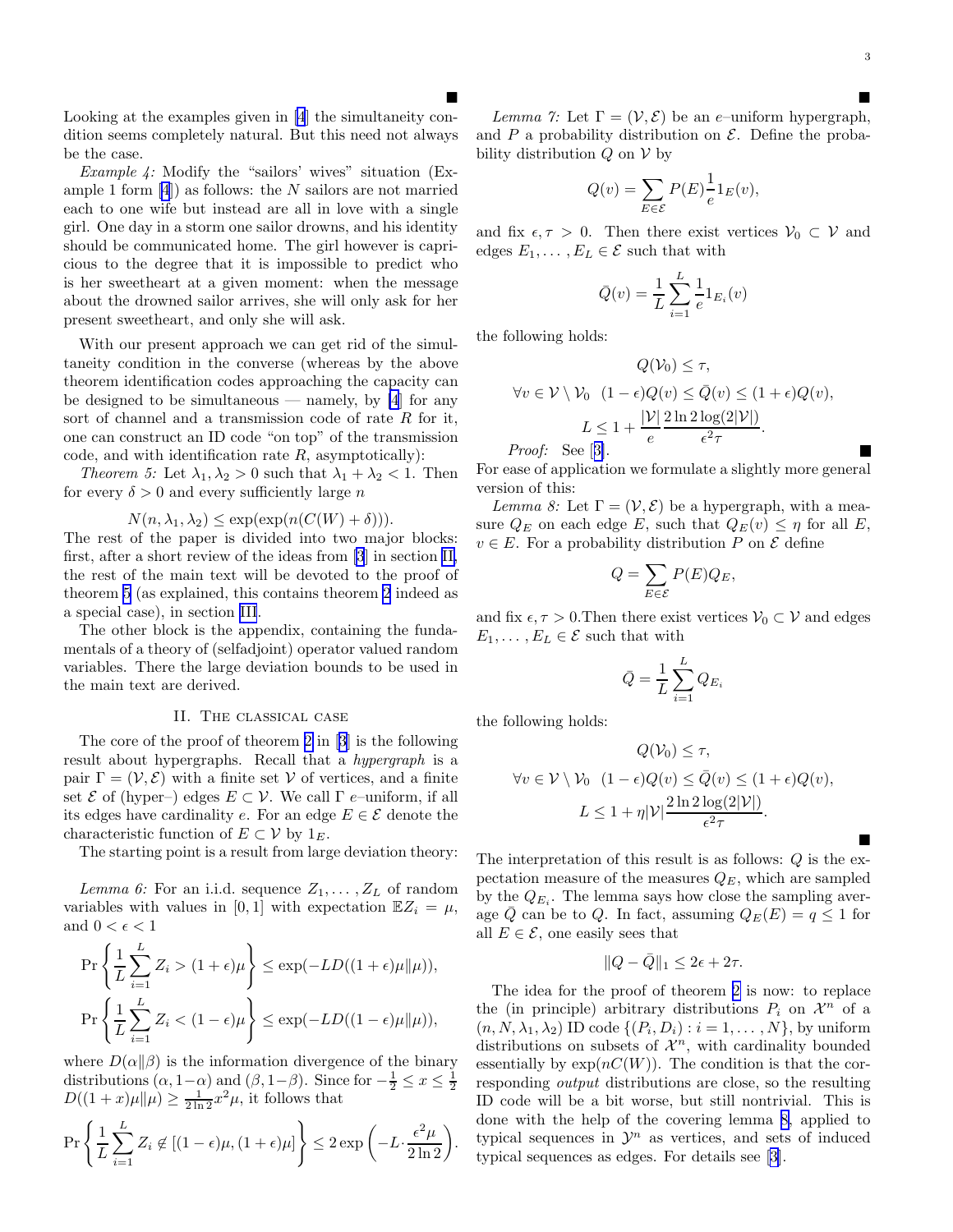## III. Proof of theorem [5](#page-2-0)

<span id="page-3-0"></span>It was already pointed out in the previous section that the main idea of the converse proof is to replace the arbitrary code distributions  $P_i$  by regularized approximations, the quality of approximation being measured by the  $\|\cdot\|_{1}$ – distance of the output distributions.

Hence, to extend the method to quantum channels we have to use the  $\lVert \cdot \rVert_1$ –distance of the output *quantum states*, and we have to find quantum versions of the lemmas [6](#page-2-0) and [8](#page-2-0).

Define a *quantum hypergraph* to be a pair  $(V, \mathcal{E})$  with a finite dimensional Hilbert space  $V$  and a (finite) collection  $\mathcal E$  of operators E on  $\mathcal V$ ,  $0 \leq E \leq \mathbbm{1}$  (see the discussion in subsection F of the appendix).

Analogous to lemma [6](#page-2-0) is theorem [19](#page-6-0) (in the appendix), the analog of lemma [8](#page-2-0) is

*Lemma 9:* Let  $(V, \mathcal{E})$  be a quantum hypergraph such that  $E \leq \eta \mathbb{1}$  for all  $E \in \mathcal{E}$ . For a probability distribution  $P$  on  $\mathcal E$  define

$$
\rho = \sum_{E \in \mathcal{E}} P(E)E,
$$

and fix  $\epsilon, \tau > 0$ . Then there exists a subspace  $\mathcal{V}_0 < \mathcal{V}$  and  $E_1, \ldots, E_L \in \mathcal{E}$  such that with

$$
\bar{\rho} = \frac{1}{L} \sum_{i=1}^{L} E_i,
$$

and denoting by  $\Pi_0$  and  $\Pi_1$  the orthogonal projections onto  $V_0$  and its complement, respectively, the following holds:

$$
\text{Tr}\rho\Pi_0\leq\tau,
$$

$$
(1 - \epsilon)\Pi_1 \rho \Pi_1 \leq \Pi_1 \bar{\rho} \Pi_1 \leq (1 + \epsilon)\Pi_1 \rho \Pi_1,
$$
  
\n
$$
L \leq 1 + \eta(\dim \mathcal{V}) \frac{2 \ln 2 \log(2 \dim \mathcal{V})}{\epsilon^2 \tau}.
$$
  
\n*Proof:* Diagonalize  $\rho$ , i.e.  $\rho = \sum_j^{\epsilon^2} r_j \pi_j$ , and let

$$
\Pi_0 = \sum_{j: r_j < \tau / \dim \mathcal{V}} \pi_j, \quad \Pi_1 = \mathbb{1} - \Pi_0.
$$

Clearly Tr( $\rho\Pi_o$ )  $\leq \tau$ .

Now consider the quantum hypergraph  $(\mathcal{V}_0^{\perp}, \Pi_1 \mathcal{E} \Pi_1)$ , whose edges also obey the upper bound  $\eta$ <sup>1</sup>, and which has edge average  $\Pi_1 \rho \Pi_1 \geq \tau \mathbb{1}/\dim \mathcal{V}$ .

Now let  $X_1, \ldots, X_L$  i.i.d. with  $\Pr\{X_i = \Pi_1 E \Pi_1\}$  =  $P(E)$ . Then we can estimate with theorem [19,](#page-6-0) applied to the variables  $\eta^{-1}X_i$ :

$$
\Pr\left\{\frac{1}{L}\sum_{i=1}^{L} X_i \notin [(1-\epsilon)\Pi_1\rho\Pi_1, (1+\epsilon)\Pi_1\rho\Pi_1] \right\}
$$
  

$$
\leq 2(\dim \mathcal{V}) \exp\left(-L \cdot \frac{\epsilon^2 \tau}{2\eta \dim \mathcal{V} \ln 2}\right),
$$

which is smaller than 1 if

$$
L > \eta(\dim \mathcal{V}) \frac{2 \ln 2 \log(2 \dim \mathcal{V})}{\epsilon^2 \tau},
$$

in which case the desired covering exists.

For application, assume Tr $E = q \leq 1$  for all  $E \in \mathcal{E}$ . Then a consequence of the estimates of the lemma is

$$
\|\rho - \bar{\rho}\|_1 \le (\epsilon + \tau) + \sqrt{8(\epsilon + \tau)}.
$$

To see this observe

$$
\|\rho - \bar{\rho}\|_1 \le \|\rho - \Pi_1 \rho \Pi_1\|_1 + \|\Pi_1 \rho \Pi_1 - \Pi_1 \bar{\rho} \Pi_1\|_1
$$
  
+ 
$$
\|\bar{\rho} - \Pi_1 \bar{\rho} \Pi_1\|_1
$$
  

$$
\le \tau + \epsilon + \sqrt{8(\epsilon + \tau)},
$$

where the three terms are estimated as follows: for the first note  $\rho - \Pi_1 \rho \Pi_1 = \Pi_0 \rho \Pi_0$ , and apply  $\text{Tr} \rho \Pi_0 \leq \tau$ . For the second use the lemma, and for the third use  $\text{Tr}\bar{\rho}\Pi_0 \leq \epsilon + \tau$ in lemma V.9 of [\[25](#page-9-0)].

We collect here a number of standard facts about types and typical sequences (cf. [\[6\]](#page-9-0)):

*Empirical distributions (*aka *types)*: For a probability distribution  $P$  on  $\mathcal X$  define

$$
\mathcal{T}_P^n = \{x^n \in \mathcal{X}^n : \forall x \in \mathcal{X} \ N(x|x^n) = nP(x)\},\
$$

where  $N(x|x^n)$  counts the number of x's in  $x^n$ . If this set is nonempty, we call P an n*–distribution*, or *type*, or *empirical distribution*. Notice that the number of types is

$$
\binom{n+a-1}{a-1} \le (n+1)^a.
$$

*Typical sequences*: For  $\alpha > 0$  and any distribution P on X define the following set of *typical sequences*:

$$
\mathcal{T}_{P,\alpha}^{n} = \left\{ x^{n} : \forall x \ |N(x|x^{n}) - nP(x)|
$$

$$
\leq \alpha \sqrt{n} \sqrt{P(x)(1 - P(x))} \right\}
$$

$$
= \bigcup_{Q \text{ s.t. } |Q(x) - P(x)| \leq \sqrt{\frac{P(1 - P)}{n}}}
$$

Note that by Chebyshev inequality  $P^{\otimes n}(\mathcal{T}_{P,\alpha}^n) \geq 1 - \frac{a}{\alpha^2}$ .

From [\[25\]](#page-9-0) recall the following facts about the quantum version of the previous constructions:

*Typical subspace*: For  $\rho$  on H and  $\alpha \geq 0$  there exists an orthogonal subspace projector  $\Pi_{\rho,\alpha}^n$  commuting with  $\rho^{\otimes n}$ , and satisfying

$$
\operatorname{Tr}(\rho^{\otimes n} \Pi_{\rho,\alpha}^{n}) \ge 1 - \frac{d}{\alpha^{2}},
$$
\n
$$
\operatorname{Tr} \Pi_{\rho,\alpha}^{n} \le \exp(nH(\rho) + K d\alpha \sqrt{n}),
$$
\n
$$
\Pi_{\rho,\alpha}^{n} \rho^{\otimes n} \Pi_{\rho,\alpha}^{n} \ge \exp(-nH(\rho) - K d\alpha \sqrt{n}) \Pi_{\rho,\alpha}^{n}.
$$
\n(1)

*Conditional typical subspace*: For  $x^n \in \mathcal{T}_P^n$  and  $\alpha \geq 0$  there exists an orthogonal subspace projector  $\Pi_{W,\alpha}^n(x^n)$  commut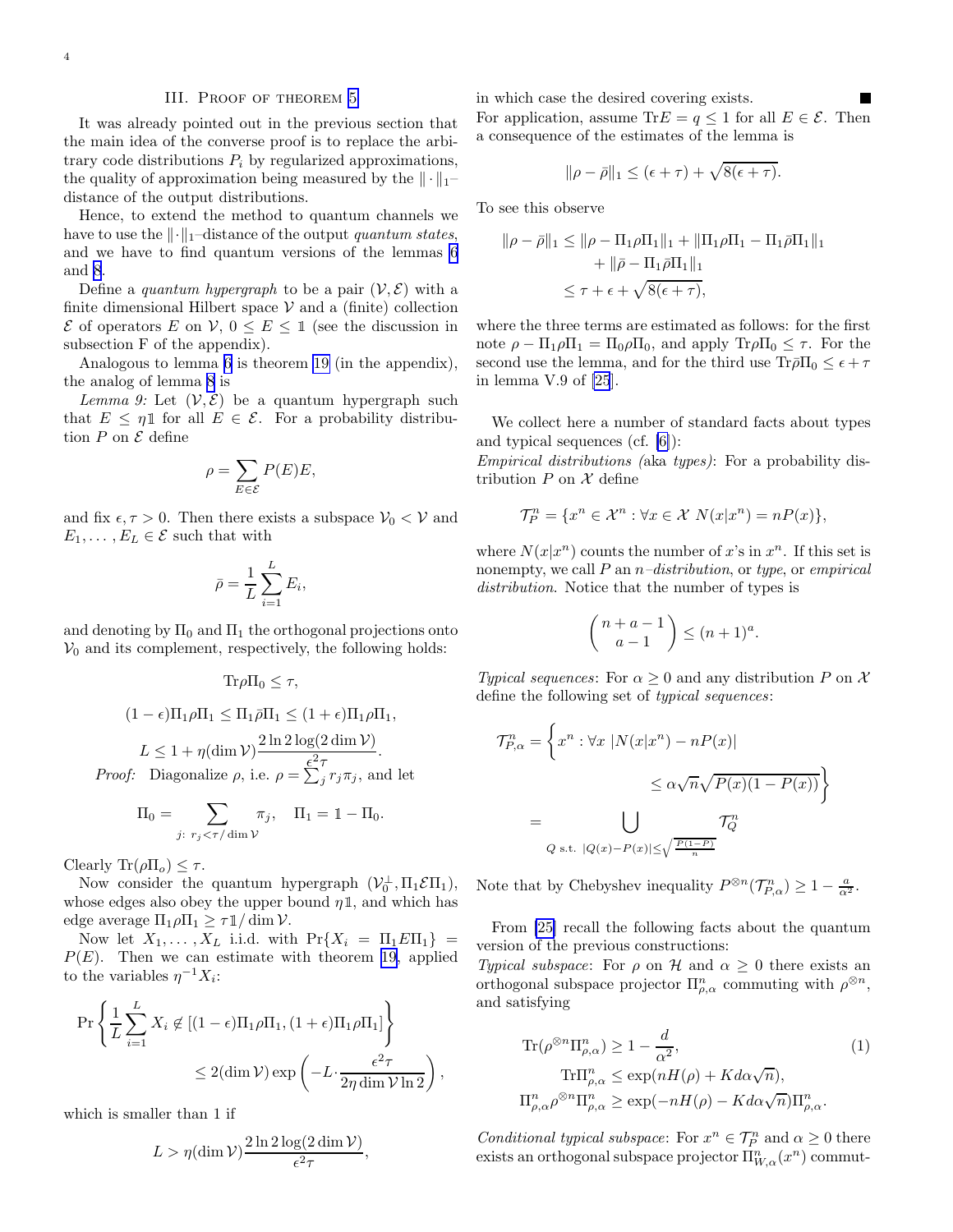ing with  $W_{x^n}^n$ , and satisfying

$$
\operatorname{Tr}(W_{x^n}^n \Pi_{W,\alpha}^n(x^n)) \ge 1 - \frac{ad}{\alpha^2},\tag{2}
$$

$$
\operatorname{Tr}\Pi_{W,\alpha}^n(x^n) \le \exp(nH(W|P) + Kda\alpha\sqrt{n}),
$$

$$
\Pi_{W,\alpha}^n(x^n)W_{x^n}^n \Pi_{W,\alpha}^n(x^n) \le \exp(-nH(W|P) + Kda\alpha\sqrt{n}).
$$

$$
\cdot \Pi_{W,\alpha}^n (x^n),
$$

$$
\text{Tr}(W_{x^n}^n \Pi_{PW,\alpha\sqrt{a}}^n) \ge 1 - \frac{ad}{\alpha^2}.\tag{3}
$$

*Proof of theorem [5](#page-2-0)*: We follow the strategy of the proof for theorem [2](#page-0-0): consider a  $(n, N, \lambda_1, \lambda_2)$  QID code  $\{(P_i, D_i) : i = 1, \dots, N\}, \lambda_1 + \lambda_2 = 1 - \lambda < 1$ , and concentrate on one  $P_i$  for the moment. Introduce, for empirical distributions  $T$  on  $\mathcal{X}$ , the probability distributions

$$
P_i^T(x^n) = \frac{P_i(x^n)}{P_i(\mathcal{T}_T^n)} \text{ for } x^n \in \mathcal{T}_T^n,
$$

extended by 0 to  $\mathcal{X}^n$ . For  $x^n \in \mathcal{T}_T^n$  and with

$$
\alpha = \frac{\sqrt{600ad}}{\lambda},
$$

construct the conditional typical projector  $\Pi_{W,\alpha}^n(x^n)$ , and the typical projector  $\Pi_{TW,\alpha\sqrt{a}}^n$ .

Define the operators

$$
Q_{x^n}=\Pi_{TW,\alpha\sqrt{a}}^n\Pi_{W,\alpha}^n(x^n)W_{x^n}^n\Pi_{W,\alpha}^n(x^n)\Pi_{TW,\alpha\sqrt{a}}^n,
$$

and note that

$$
||Q_{x^n} - W_{x^n}^n||_1 \le \frac{\lambda}{6},
$$

byequations  $(2)$  and  $(3)$ , and lemma V.9 of  $[25]$  $[25]$ .

Now we apply lemma [9](#page-3-0) with  $\epsilon = \tau = \lambda^2/1200$  to the quantum hypergraph with the range of  $\Pi^n_{TW,\alpha\sqrt{a}}$  as vertex space and edges

$$
\Pi_{TW,\alpha\sqrt{a}}^n \Pi_{W,\alpha}^n(x^n) W_{x^n}^n \Pi_{W,\alpha}^n(x^n) \Pi_{TW,\alpha\sqrt{a}}^n, x^n \in \mathcal{T}_T^n.
$$

Combining we get a L–distribution  $\bar{P}_i^T$  with

$$
||P_i^T Q - \bar{P}_i^T Q||_1 \le \frac{\lambda}{6},
$$

$$
L \le \exp(nI(T;W) + O(\sqrt{n})) \le \exp(nC(W) + O(\sqrt{n})),
$$

where the constants depend explicitly on  $\alpha, \delta, \tau$ . By construction we get

$$
||P_i^T W^n - \bar{P}_i^T W^n||_1 \le \frac{\lambda}{3}.
$$

By the proof of lemma [9](#page-3-0) we can choose  $L = \exp(nC(W)) +$  $O(\sqrt{n})$ , independent of i and T.

Now choose a  $K$ -distribution  $R$  on the set of all empirical distributions such that

$$
\sum_{T \text{ emp. distr.}} |P_i(\mathcal{T}_T^n) - R(T)| \le \frac{\lambda}{3},
$$

which is possible for

$$
K = \left[3(n+1)^{|\mathcal{X}|}/\lambda\right].
$$

Defining then

$$
\bar{P}_i = \sum_{T \text{ emp. distr.}} R(T) \bar{P}_i^T
$$

we deduce finally

$$
\frac{1}{2}||P_iW^n - \bar{P}_iW^n||_1 \le \frac{\lambda}{3}.
$$

Since for every operator D on  $\mathcal{H}^{\otimes n}$ ,  $0 \leq D \leq \mathbb{1}$ 

$$
|\text{Tr}(P_i W^n \cdot D) - \text{Tr}(\bar{P}_i W^n \cdot D)| \le \frac{1}{2} ||P_i W^n - \bar{P}_i W^n||_1
$$

the collection  $\{(\bar{P}_i, D_i) : i = 1, ..., N\}$  is indeed a  $(n, N, \lambda_1 + \lambda/3, \lambda_2 + \lambda/3)$  QID code.

The proof is concluded by two observations: because of  $\lambda_1 + \lambda_2 + 2\lambda/3 < 1$  we have  $\overline{P}_i \neq \overline{P}_j$  for  $i \neq j$ . Since the  $\bar{P}_i$  however are KL-distributions, we find

$$
N \leq |\mathcal{X}^n|^{KL} = \exp(n \log |\mathcal{X}| \cdot KL)
$$
  

$$
\leq \exp(\exp(n(C(W) + \delta))),
$$

the last if only  $n$  is large enough.

We note that we actually proved the upper bound  $C(W)$ to the resolution of a discrete memoryless quantum channel, in the following sense:

*Definition 10:* Let W be any quantum channel, i.e. a family  $\mathbf{W} = (W^1, W^2, \dots)$  of maps

$$
W^n: \mathcal{X}^n \to \mathcal{S}(\mathcal{H}^{\otimes n}).
$$

A number R is called  $\epsilon$ –*achievable resolution rate* if for all  $\delta > 0$  there is  $n_0$  such that for all  $n \geq n_0$  and all probability distributions  $P^n$  on  $\mathcal{X}^n$  there is an  $M$ -distribution  $Q^n$  on  $\mathcal{X}^n$  with the properties

$$
M \le \exp(n(R+\delta)) \text{ and } ||P^n W^n - Q^n W^n||_1 \le \epsilon.
$$

Define

 $S_{\epsilon} = \inf \{ R : R \text{ is } \epsilon\text{-achievable resolution rate} \},\$ 

the channel's  $\epsilon$ –*resolution*.

Observe that this goes beyond the definition of [\[18](#page-9-0)], where the resolution was a function of a measurement process E:

*Definition11* (Löber [[18](#page-9-0)]) Let  $\mathbf{E} = (E^1, E^2, \dots)$  be a sequence of POVMs  $E_n$  on  $\mathcal{H}^{\otimes n}$ , and adopt the notations of definition 10. A number  $R$  is called  $\epsilon$ -*achievable resolution rate for* **E** if for all  $\delta > 0$  there is  $n_0$  such that for all  $n \geq n_0$  and all probability distributions  $P^n$  on  $\mathcal{X}^n$  there is an  $M$ -distribution  $Q^n$  on  $\mathcal{X}^n$  with the properties

$$
M \leq \exp(n(R+\delta))
$$
 and  $d_{E^n}(P^nW^n, Q^nW^n) \leq \epsilon$ ,

where  $d_E(\rho, \sigma)$  is the total variational distance of the two output distributions generated by applying  $E$  to states  $\rho$ ,  $\sigma$ , respectively.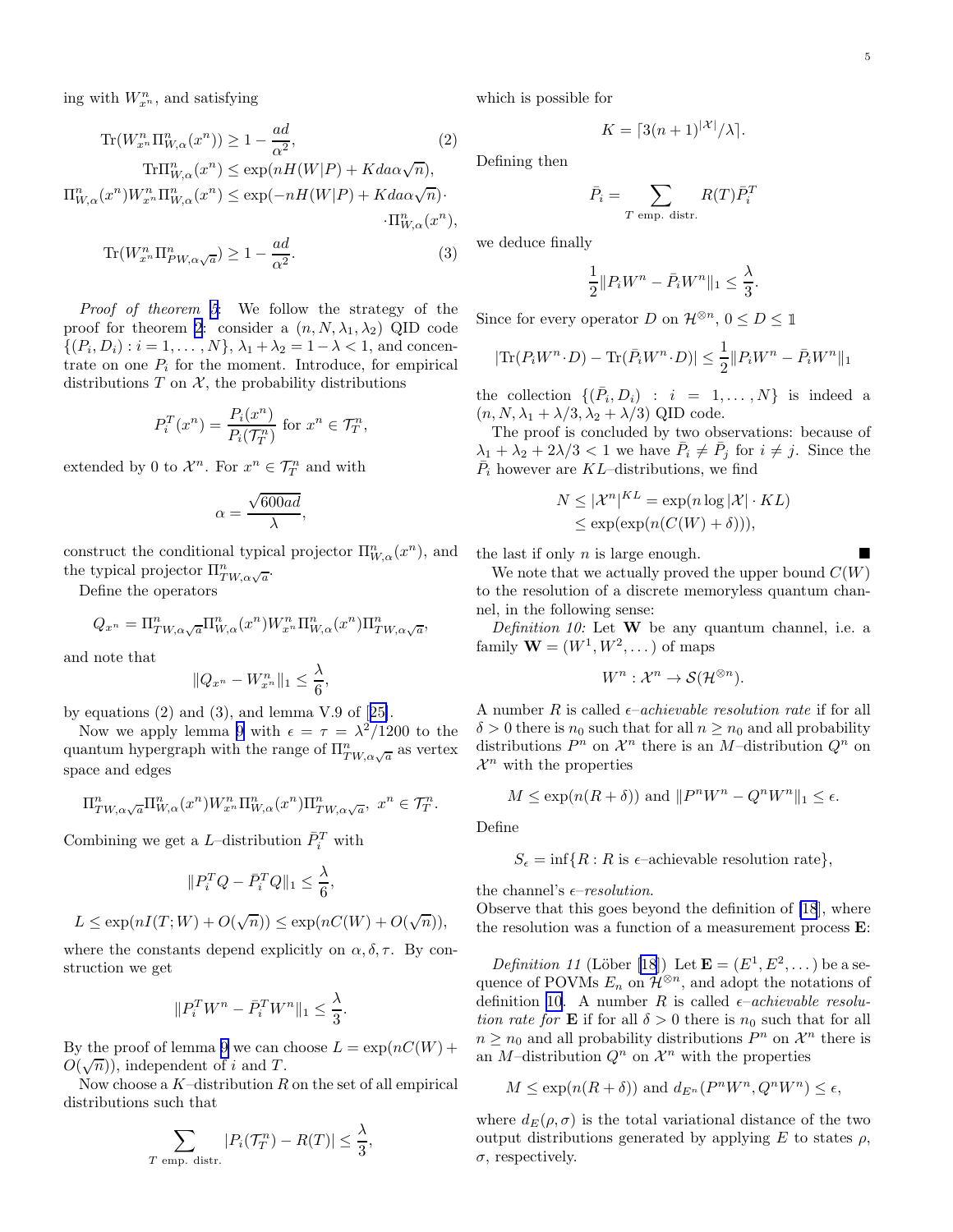<span id="page-5-0"></span>Define

 $S_{\epsilon}(\mathbf{E}) = \inf \{ R \text{ is } \epsilon\text{-achievable resolution rate for } \mathbf{E} \},\$ 

the channel's  $\epsilon$ –*resolution for* **E**. In general

$$
S_{\epsilon}(\mathbf{E}) \leq S_{\epsilon}.
$$

We do not know if there is an example of a channel such that

$$
\sup_{\mathbf{E}} S_{\epsilon}(\mathbf{E}) < S_{\epsilon}.
$$

#### **ACKNOWLEDGEMENTS**

Conversations with Alexander S. Holevo, Friedrich Götze, and Peter Eichelsbacher about the theory of nonreal random variables are acknowledged.

The research of AW was partially supported by SFB 343 "Diskrete Strukturen in der Mathematik" of the Deutsche Forschungsgemeinschaft.

#### **APPENDIX**

#### Operator valued random variables

#### *A. Introduction*

The theory of real random variables provides the framework of much of modern probability theory, such as laws of large numbers, limit theorems, and probability estimates for 'deviations', when sums of independent random variables are involved. However several authors have started to develop analogous theories for the case that the algebraic structure of the reals is substituted by more general structures such as groups, vector spaces, etc., see for example[[10](#page-9-0)].

In the present work we focus on a structure that has vital interest in quantum probability theory, namely the algebra of operators on a (complex) Hilbert space, and in particular the real vector space of selfadjoint operators therein which can be regarded as a partially ordered generalization of the reals (as embedded in the complex numbers). In particular it makes sense to discuss probability estimates as the Markov and Chebyshev inequality (subsection C), and in fact one can even generalize the exponentially good estimates for large deviations by the so–called Bernstein trick which yield the famous Chernoff bounds (subsection D).

Otherwise the plan of this appendix is as follows: subsection B collects basic definitions and notation we employ, and some facts from the theory of operator and trace inequalities, after the central subsections C and D we collect a number of plausible conjectures (subsection E), and close with an application to the noncommutative generalization of the covering problem for hypergraphs, in subsection F.

## *B. Basic facts and definitions*

We will study random variables  $X : \Omega \longrightarrow \mathfrak{A}_s$ , where  $\mathfrak{A}_s = \{A \in \mathfrak{A} : A = A^*\}\$ is the selfadjoint part of the C <sup>∗</sup>–algebra A, which is a real vector space. Usually we will restrict our attention to the most interesting and in a sense generic case of the full operator algebra  $\mathfrak{L}(\mathcal{H})$  of the complex Hilbert space  $H$ . Throughout the paper we denote  $d = \dim \mathcal{H}$ , which we assume to be finite. In the general case  $d = \text{Tr} \mathbb{1}$ , and  $\mathfrak{A}$  can be embedded into  $\mathfrak{L}(\mathbb{C}^d)$ as an algebra, preserving the trace.

The real cone  $\mathfrak{A}_{+} = \{A \in \mathfrak{A} : A = A^* \geq 0\}$  induces a partial order  $\leq$  in  $\mathfrak{A}_s$ , which will be the main object of interest in what follows. Let us introduce some convenient notation: for  $A, B \in \mathfrak{A}$ , the *closed interval* [A, B] is defined as

$$
[A, B] = \{ X \in \mathfrak{A}_s : A \le X \le B \}.
$$

(Similarly open and halfopen intervals  $(A, B)$ ,  $[A, B)$ , etc.).

For simplicity we will assume that the space  $\Omega$  on which the random variables live is discrete.

Some remarks on the operator order:

 $(A) \leq$  is not a total order unless  $\mathfrak{A} = \mathbb{C}$ , in which case  $\mathfrak{A}_s = \mathbb{R}$ . Thus in this case (which we will refer to as the *classical case*) the theory developed below reduces to the study of real random variables.

*(B)*  $A \geq 0$  is equivalent to saying that all eigenvalues of A are nonnegative. These are d nonlinear inequalities. However from the alternative characterization

$$
A \ge 0 \iff \forall \rho \text{ density operator } \text{Tr}(\rho A) \ge 0
$$
  

$$
\iff \forall \pi \text{ one-dim. projector } \text{Tr}(\pi A) \ge 0
$$

we see that this is equivalent to infinitely many *linear* inequalities, which is better adapted to the vector space structure of  $\mathfrak{A}_s$ .

(C) The operator mappings  $A \mapsto A^s$  (for  $s \in [0,1]$ ) and  $A \mapsto \log A$  are defined on  $\mathfrak{A}_+$ , and both are operator monotone and operator concave.

In contrast, the mappings  $A \mapsto A^s$  (for  $s > 2$ ) and  $A \mapsto \exp A$  are neither operator monotone nor operator convex. Interestingly,  $A^s$  for  $s \in [1,2]$  *is* operator convex (though not operator monotone).

Allthis follows from Löwner's theorem [[19\]](#page-9-0), a good account of which is given in Donoghue's book [\[8\]](#page-9-0), and a characterization of operator convex functions due to Hansen and Pedersen[[13\]](#page-9-0).

*(D)* Note however that the mapping  $A \mapsto \text{Tr} \exp A$  *is* monotone and convex: see Lieb [\[17](#page-9-0)].

*(E)* Golden–Thompson–inequality ([\[9](#page-9-0)], [\[24](#page-9-0)]): for  $A, B \in$  $\mathfrak{A}_s$ 

$$
\operatorname{Tr} \exp(A+B) \leq \operatorname{Tr} ((\exp A)(\exp B)).
$$

## *C. Markov and Chebyshev inequality*

*Theorem 12* (Markov inequality) Let X a random variable with values in  $\mathfrak{A}_+$  and expectation  $M = \mathbb{E} X =$  $\sum_{x} \Pr\{X = x\}$ *x*, and  $A \ge 0$  (i.e.  $A \in \mathfrak{L}(\mathcal{H})$ <sub>+</sub>). Then

$$
Pr\{X \nleq A\} \leq \text{Tr}\left(MA^{-1}\right).
$$

*Proof:* We may assume that the support of A contains the support of  $M$ , otherwise the theorem is trivial.

Consider the positive random variable

$$
Y = A^{-1/2} X A^{-1/2},
$$

which has expectation  $EY = N = A^{-1/2} M A^{-1/2}$ . Since the events  $\{X \leq A\}$  and  $\{Y \leq \mathbb{I}\}$  coincide we have to show that

$$
Pr\{Y \le 1\} \le \text{Tr}N.
$$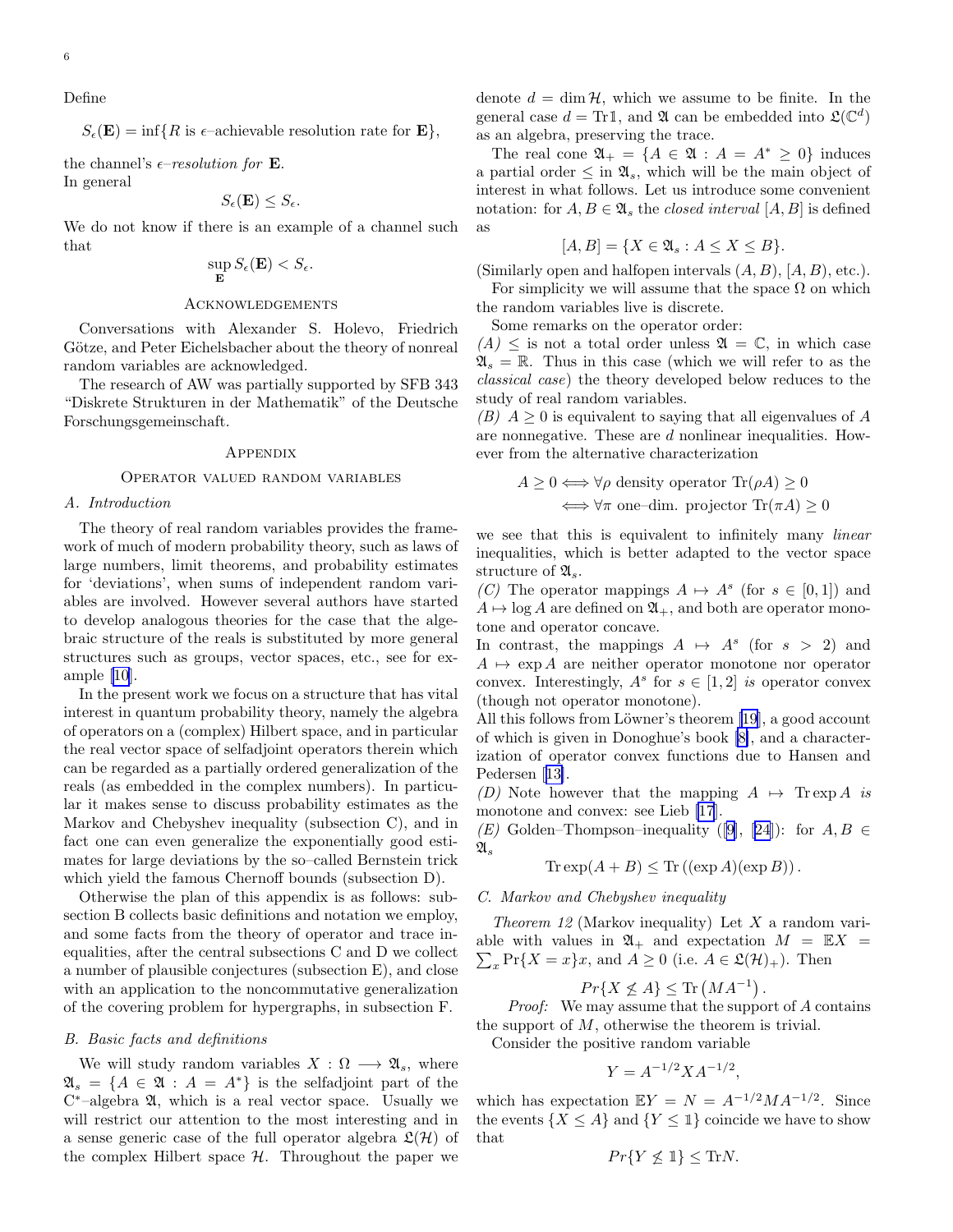<span id="page-6-0"></span>This is seen as follows:

$$
N = \sum_{y} \Pr\{Y = y\} y \ge \sum_{y \not\le 1} \Pr\{Y = y\} y.
$$

Taking traces, and observing that a positive operator which is not less than or equal <sup>1</sup> must have trace at least 1, we find

$$
\mathrm{Tr} N \ge \sum_{y \le 1} \mathrm{Pr}\{Y = y\} \mathrm{Tr} y
$$
  
 
$$
\ge \sum_{y \le 1} \mathrm{Pr}\{Y = y\} = \mathrm{Pr}\{Y \nleq 1\},
$$

which is what we wanted.

*Remark 13:* In the case of  $\mathcal{H} = \mathbb{C}$  the theorem reduces to the well known Markov inequality for nonnegative real random variables. One can easily see that like in this classical case the inequality of the theorem is optimal in the sense that there are examples when it is assumed with equality. If we assume knowledge about the second moment of  $X$  we can prove

*Theorem 14* (Chebyshev inequality) Let X a random variable with values in  $\mathfrak{A}_s$ , expectation  $M = \mathbb{E}X$ , and variance  $\text{Var}X = S^2 = \mathbb{E}((X - M)^2) = \mathbb{E}(X^2) - M^2$ . For  $\Delta \geq 0$ 

$$
\Pr\{|X - M| \nleq \Delta\} \leq \text{Tr}\left(S^2 \Delta^{-2}\right).
$$
  
*Proof:* Observing

$$
|X - M| \le \Delta \Longleftarrow (X - M)^2 \le \Delta^2
$$

(because  $\sqrt{\ }$  is operator monotone, see section B,  $(C)$ ) we find

$$
\Pr\{|X - M| \nleq \Delta\} \leq \Pr\{(X - M)^2 \nleq \Delta^2\} \leq \Pr(S^2 \Delta^{-2})
$$

(by theorem [12](#page-5-0)).

*Remark 15:* If X, Y are independent, then  $Var(X+Y)$  =  $Var X + Var Y$ . The calculation is the same as in the classical case, but one has to take care of the noncommutativity.

*Corollary 16* (Weak law of large numbers) Let  $X$ ,  $X_1$ ,  $\ldots$ ,  $X_n$  i.i.d. random variables with  $\mathbb{E}X = M$ ,  $\text{Var}X = S^2$ , and  $\Delta \geq 0$ . Then

$$
\Pr\left\{\frac{1}{n}\sum_{i=1}^{n}X_{i}\notin\left[M-\Delta,M+\Delta\right]\right\}\le\frac{1}{n}\text{Tr}\left(S^{2}\Delta^{-2}\right),
$$
\n
$$
\Pr\left\{\sum_{i=1}^{n}X_{i}\notin\left[nM-\Delta\sqrt{n},nM+\Delta\sqrt{n}\right]\right\}\le\text{Tr}\left(S^{2}\Delta^{-2}\right).
$$
\n*Proof:* Observe that  $Y\notin\left[M-\Delta,M+\Delta\right]$  is equivalent

to  $|Y - M| \nleq \Delta$ , and apply the previous theorem.

#### *D. Large deviations and Bernstein trick*

*Lemma 17:* For a random variable  $Y, B \in \mathfrak{A}_s$ , and  $T \in$  $\mathfrak A$  such that  $T^*T > 0$ 

$$
\Pr\{Y \nleq B\} \leq \text{Tr}\left(\mathbb{E}\exp(TYT^* - TBT^*)\right).
$$

*Proof:* A direct calculation:

$$
\Pr\{Y \nleq B\} = \Pr\{Y - B \nleq 0\} \\
= \Pr\{TYT^* - TBT^* \nleq 0\} \\
= \Pr\{\exp(TYT^* - TBT^*) \nleq 1\} \\
\leq \Pr\left(\mathbb{E}\exp(TYT^* - TBT^*)\right).
$$

Here the second line is because the mapping  $X \mapsto TXT^*$ is bijective and preserves the order, the third because for *commuting* operators A, B,  $A \leq B$  is equivalent to  $\exp A \leq$  $\exp B$ , and the last line by theorem [12.](#page-5-0)

*Theorem 18:* Let  $X, X_1, \ldots, X_n$  i.i.d. random variables with values in  $\mathfrak{A}_s$ ,  $A \in \mathfrak{A}_s$ . Then for  $T \in \mathfrak{A}, T^*T > 0$ 

$$
\Pr\left\{\sum_{i=1}^{n} X_i \nleq nA\right\} \leq d \cdot \left\|\mathbb{E} \exp\left(TXT^* - TAT^*\right)\right\|^n.
$$

*Proof:* Using the previous theorem with  $Y = \sum_{i=1}^{n} X_i$ and  $B = nA$  we find

$$
\Pr\left\{\sum_{i=1}^{n} X_i \not\le nA\right\} \le \Pr\left(\mathbb{E} \exp\left(\sum_{i=1}^{n} T(X_i - A)T^*\right)\right)
$$
  
\n
$$
= \mathbb{E} \text{Tr} \exp\left(\sum_{i=1}^{n} T(X_i - A)T^*\right)
$$
  
\n
$$
\le \mathbb{E} \text{Tr}\left[\exp\left(\sum_{i=1}^{n-1} T(X_i - A)T^*\right)\right]
$$
  
\n
$$
\cdot \exp\left(T(X_n - A)T^*\right)
$$
  
\n
$$
= \mathbb{E}_{1...n-1} \text{Tr}\left[\exp\left(\sum_{i=1}^{n-1} T(X_i - A)T^*\right)\right]
$$
  
\n
$$
\le \|\mathbb{E} \exp\left(T(X_n - A)T^*\right)\| \cdot
$$
  
\n
$$
\cdot \mathbb{E}_{1...n-1} \text{Tr} \exp\left(\sum_{i=1}^{n-1} T(X_i - A)T^*\right)
$$

$$
\leq \ldots \leq d \cdot ||\mathbb{E} \exp(T(X_n - A)T^*)||^n.
$$

Here everything is straightforward, except for the third line which is by the Golden–Thompson–inequality (section B, *(E)*).

The problem is now to minimize  $\|\mathbb{E} \exp(TXT^* - TAT^*)\|$ with respect to  $T$ . Observe that without loss of generality we may assume that  $T$  is selfadjoint, because of the polar decomposition  $T = U \cdot |T|$ , with a unitary U. The case we will pursue further is that of a bounded random variable. Introducing the binary I–divergence

$$
D(u||v) = u(\log u - \log v) + (1 - u)(\log(1 - u) - \log(1 - v))
$$

we find

**In the Second State** 

*Theorem 19* (Chernoff) Let  $X, X_1, \ldots, X_n$  i.i.d. random variables with values in  $[0, 1] \subset \mathfrak{A}_s$ ,  $\mathbb{E} X \leq m \mathbb{1}, A \geq a \mathbb{1},$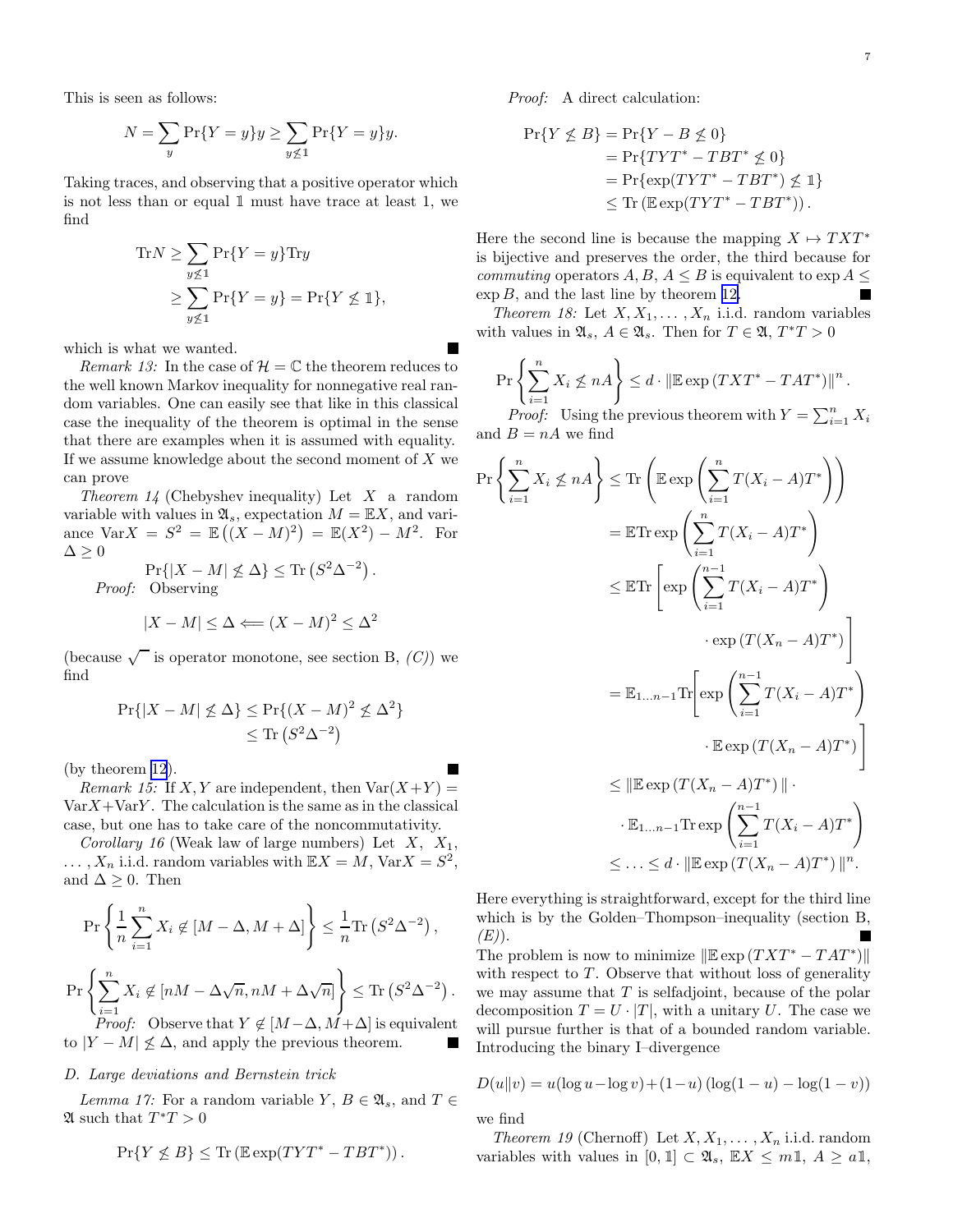<span id="page-7-0"></span> $1 \ge a \ge m \ge 0$ . Then

$$
\Pr\left\{\sum_{i=1}^n X_i \nleq nA\right\} \leq d \cdot \exp\left(-nD(a||m)\right).
$$

Similarly, if  $\mathbb{E}X \geq m\mathbb{1}$ ,  $A \leq a\mathbb{1}$ ,  $0 \leq a \leq m \leq 1$ . Then

$$
\Pr\left\{\sum_{i=1}^n X_i \ge nA\right\} \le d \cdot \exp\left(-nD(a||m)\right).
$$

As a consequence we get, for  $\mathbb{E}X = M \geq \mu \mathbb{1}$  and  $0 \leq \epsilon \leq \frac{1}{2}$ ,

$$
\Pr\left\{\frac{1}{n}\sum_{i=1}^{n}X_{i}\notin[(1-\epsilon)M,(1+\epsilon)M]\right\}
$$
  

$$
\leq 2d\cdot\exp\left(-n\cdot\frac{\epsilon^{2}\mu}{2\ln 2}\right).
$$

*Proof:* The second part follows from the first by considering  $Y_i = \mathbb{1} - X_i$ , and the observation that  $D(a||m) =$  $D(1 - a||1 - m).$ 

To prove it we apply theorem [18](#page-6-0) with  $T = \sqrt{t} \mathbb{1}$ :

$$
\Pr\left\{\sum_{i=1}^{n} X_i \nleq nA\right\} \leq \Pr\left\{\sum_{i=1}^{n} X_i \nleq na1\right\}
$$

$$
\leq d \cdot \|\mathbb{E} \exp(tX) \exp(-ta)\|^n.
$$

Now using

$$
\exp(tX) - 1 \le X(\exp(t) - 1)
$$

(which follows from the validity of the estimate for real  $x$ ,  $x \in (0,1)$ :

$$
\frac{\exp(tx) - 1}{x} \le \frac{\exp(t) - 1}{1},
$$

which in turn is just the convexity of exp) we find

$$
\mathbb{E}\exp(tX) \leq 1 + \mathbb{E}X(\exp(t) - 1)
$$
  

$$
\leq (1 - m + m\exp t)\mathbb{1}.
$$

Hence

$$
\|\mathbb{E}\exp(tX)\exp(-ta)\| \le (1 - m + m\exp t)\exp(-at),
$$

and choosing

$$
t = \log\left(\frac{a}{m} \cdot \frac{1-m}{1-a}\right) > 0
$$

the right hand side becomes exactly  $\exp(-D(a||m))$ .

To prove the last claim of the theorem consider the variables  $Y_i = \mu M^{-1/2} X_i M^{-1/2}$  with expectation  $E Y_i = \mu$  and  $Y_i \in [0, 1]$ , by hypotheses. Because of

$$
\frac{1}{n} \sum_{i=1}^{n} X_i \in [(1 - \epsilon)M, (1 + \epsilon)M]
$$
  

$$
\iff \frac{1}{n} \sum_{i=1}^{n} Y_i \in [(1 - \epsilon)\mu \mathbb{1}, (1 - \epsilon)\mu \mathbb{1}]
$$

we can apply what we just proved to obtain

$$
\Pr\left\{\frac{1}{n}\sum_{i=1}^{n} X_i \notin \left[(1-\epsilon)M, (1+\epsilon)M\right]\right\}
$$
  
\n
$$
\leq d\left[\exp(-nD((1-\epsilon)\mu\|\mu)) + \exp(-nD((1+\epsilon)\mu\|\mu))\right]
$$
  
\n
$$
\leq 2d \cdot \exp\left(-n \cdot \frac{\epsilon^2 \mu}{2\ln 2}\right),
$$

the last line by the already used inequality  $D((1+x)\mu\|\mu) \ge \frac{1}{2\ln 2}x^2\mu$ .

## *E. Conjectures*

We have the feeling that in the estimates of the previous section we waste too much. In particular the theorems become useless in the infinite dimensional case, because in the traces we could only account for the supremum of the involved eigenvalues, multiplied by the dimension of the underlying space.

*Conjecture 20:* Under the assumptions of theorem [18](#page-6-0) it even holds that

$$
\Pr\left\{\sum_{i=1}^n X_i \nleq nA\right\} \leq \text{Tr}\left[\left(\mathbb{E}\exp\left(TXT^* - TAT^*\right)\right)^n\right],
$$

since we conjecture that for i.i.d. random variables Z,  $Z_1, \ldots, Z_n \in \mathfrak{A}_s$ 

$$
\mathrm{Tr}\mathbb{E}\exp\left(\sum_{i=1}^n Z_i\right) \leq \mathrm{Tr}\left(\left(\mathbb{E}\exp(Z)\right)^n\right).
$$

Note that this is indeed true for  $n = 2$ , thanks to the Golden–Thompson inequality!

For larger  $n$  there seems to be no applicable generalization of the Golden–Thompson inequality, so a different approach is needed. We propose to take logarithms in the above conjecture instead of traces: by the monotonicity of  $\text{Tr} \exp A$  the conjecture is true if

$$
\log \mathbb{E} \exp \left( \sum_{i=1}^n Z_i \right) \leq n \log \mathbb{E} \exp(Z).
$$

Thus by induction and monotonicity of  $T$ r exp  $A$  we can indeed prove conjecture 20 if the following is true:

*Conjecture 21:* For finite families of selfadjoint operators  $A_i$  and  $B_j$ 

$$
\log \left( \sum_{ij} \exp(A_i + B_j) \right) \le
$$
  

$$
\log \left( \sum_i \exp A_i \right) + \log \left( \sum_j \exp B_j \right).
$$

Note that if all  $A_i, B_j$  commute then equality holds! It may be that taking this for granted one can prove the following conjecture (compare with theorem [19](#page-6-0)):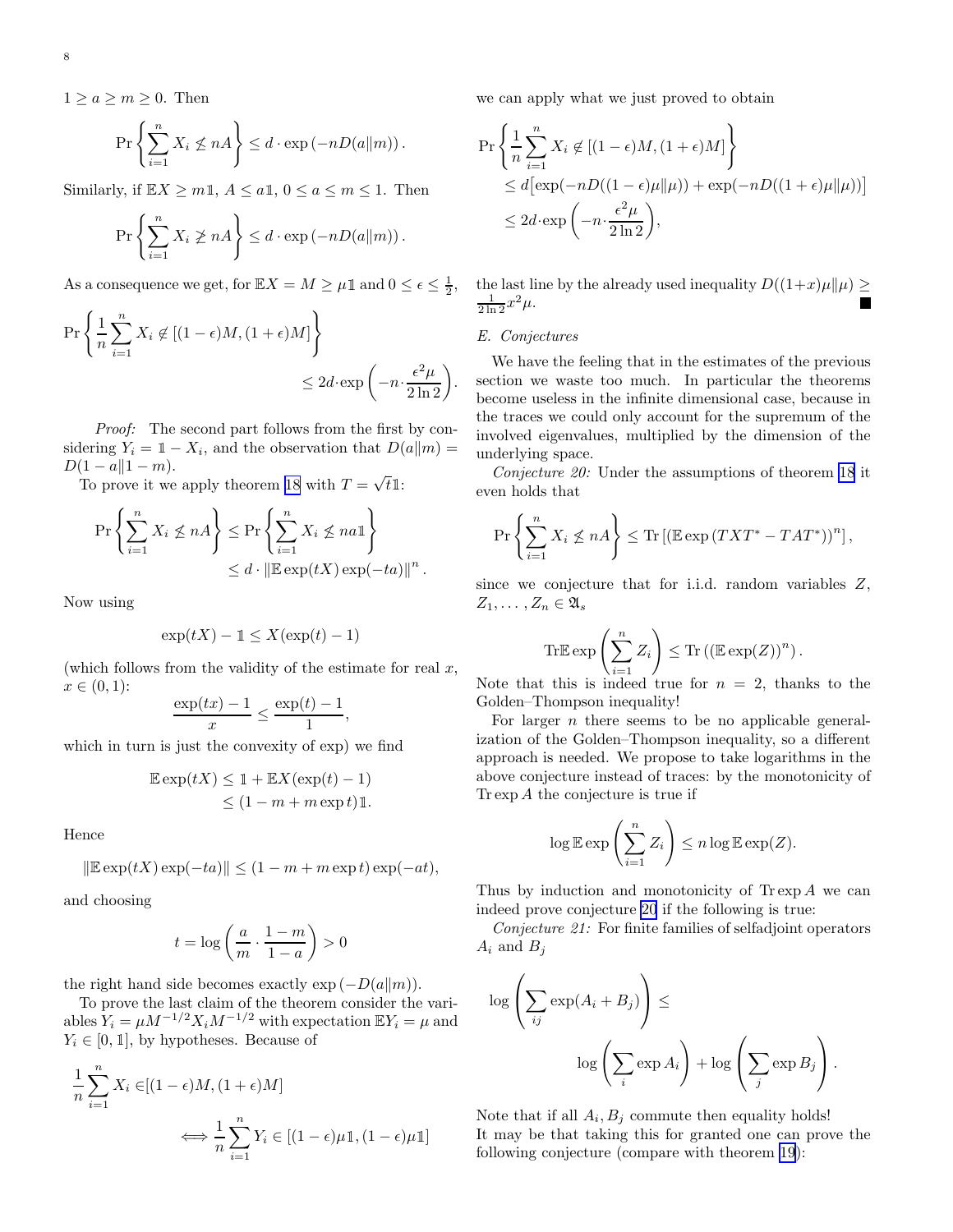<span id="page-8-0"></span>*Conjecture 22:* Let  $X, X_1, \ldots, X_n$  i.i.d. random variables with values in [0, 1],  $\mathbb{E}X \leq M \leq A \leq 1$ . Then

$$
\Pr\left\{\sum_{i=1}^n X_i \nleq nA\right\} \leq \text{Tr}\exp\left(-n\mathcal{D}(A||M)\right),\,
$$

where  $\mathcal D$  is the operator version of the binary I–divergence:

$$
\mathcal{D}(A||M) = \sqrt{A}(\log A - \log M)\sqrt{A}
$$
  
+  $\sqrt{1 - A}(\log(1 - A) - \log(1 - M))\sqrt{1 - A}.$   
Again, given conjecture 21, it would suffice to compare

 $\log \mathbb{E} \exp(TXT^* - TAT^*)$  and  $\mathcal{D}(A||M)$ , for a clever choice of  $T$ .

## *F. An application*

In this last subsection we want to discuss one application of our estimates in "noncommutative combinatorics", namely as a tool in applying the probabilistic method to the noncommutative analogue of covering hypergraphs. Apart from the application in the main text, we would like to point out two other ones: an approximation problem in quantum estimation theory [\[27](#page-10-0)], and its generalization to asymptotic convex decompositions of POVMs [\[26\]](#page-10-0).

## F.1 Noncommutative hypergraphs

We will define noncommutative hypergraphs as generalizations of the usual ones. To understand the following definition one has to recall the correspondence between a compact space X and the C<sup>∗</sup>–algebra  $C(X)$  of its continuous C–valued functions, provided by the Gelfand–Naimark theorem (see[[5\]](#page-9-0), ch. 2.3). In the case of a finite discrete set this is summarized in the fact that the positive idempotents of the function algebra are exactly the characteristic functions of subsets. Thus we can talk about hypergraphs  $(V, \mathcal{E}) - V$  is the finite *vertex* set, and  $\mathcal{E} \subset 2^V$  the set of *hyperedges* (or *edges* for short) — in the language of finite dimensional commutative C∗–algebras and certain of their idempotents.

A *noncommutative hypergraph*  $\Gamma$  is a pair  $(\mathfrak{V}, \mathcal{E})$  with a finite dimensional C<sup>∗</sup>–algebra  $\mathfrak V$  and a set  $\mathcal E \subset [0,1]$ (usually finite). We call  $\Gamma$  *strict* if all elements of  $\mathcal E$  are idempotents. Finally  $\Gamma$  is a *quantum hypergraph* if  $\mathfrak V$  is the full operator algebra of a finite dimensional complex Hilbert spave  $\mathcal V$ , in which case we denote  $\Gamma$  as  $(\mathcal V, \mathcal E)$ . From the theory of finite dimensional C∗–algebras it is known that  $\mathfrak V$  can be embedded into the full operator algebra of a Hilbert space of dimension Tr1, preserving the trace. Thus we will in the sequel always assume that we deal with quantum hypergraphs.

For a finite edge set  $\mathcal E$  the *degree* is defined as the operator

$$
\deg_{\mathcal{E}} = \sum_{E \in \mathcal{E}} E.
$$

A *covering* of  $\Gamma = (\mathcal{V}, \mathcal{E})$  is a finite family C of edges such that  $\deg_{\mathcal{C}} \geq \mathbb{1}$ .

F.2 Covering theorems

Now we come to our first covering theorem (for the classical case compare[[1\]](#page-9-0)):

*Theorem 23:* Let Γ a quantum hypergraph with

$$
\deg_{\Gamma} \ge \delta 1.
$$

Then there exists a covering of  $\Gamma$  with  $k \leq 1 + \frac{8|\mathcal{E}| \ln 2}{\delta} \log d$ many edges.

This is the special case of the uniform distribution in the following

*Theorem 24:* Let Γ a quantum hypergraph and P a probability distribution on  $\mathcal{E}$ , such that

$$
\sum_{E \in \mathcal{E}} P(E)E \ge \mu \mathbb{1}.
$$

Then there exists a covering of  $\Gamma$  with  $k \leq 1 +$  $8(\ln 2 \log d)\mu^{-1}$  many edges.

*Proof:* Draw edges at random, i.e. consider i.i.d. random variables  $X, X_1, \ldots, X_k$  with  $Pr\{X = E\} = P(E)$ . Then we obtain, using theorem [19](#page-6-0):

$$
\Pr\left\{\sum_{i=1}^{k} X_i \geq 1\right\} = \Pr\left\{\sum_{i=1}^{k} X_i \geq k \cdot \frac{1}{k}1\right\}
$$

$$
\leq d \exp\left(-k \cdot D\left(\frac{1}{k} || \mu\right)\right)
$$

$$
\leq d \exp\left(-k \cdot D\left(\frac{1}{2} \mu || \mu\right)\right)
$$

$$
\leq d \exp\left(-k \cdot \frac{1}{8 \ln 2} \mu\right),
$$

the third line only if we have  $k \geq 2\mu^{-1}$ . Now the last expression is smaller than 1 for

$$
k > 8(\ln 2 \log d)\mu^{-1},
$$

justifying ex post our estimates. Hence for  $k$  as in the theorem there exists a covering with k edges. П We apply this result to a generalization of a result on covering numbers of hypergraphs, due to Posner and McEliece [\[21](#page-9-0)], obtained independently, but a little bit later, by Ahlswede and reported in[[2\]](#page-9-0). For a quantum hypergraph  $\Gamma = (\mathcal{V}, \mathcal{E})$  define  $\Gamma^n = (\mathcal{V}^{\otimes n}, \mathcal{E}^n)$ , with

$$
\mathcal{E}^n = \{ E^n = E_1 \otimes \cdots \otimes E_n : E_1, \ldots, E_n \in \mathcal{E} \}.
$$

We are interested in the covering number  $c(n)$  of  $\Gamma^n$ , i.e. the minimum cardinality of a covering of  $\Gamma^n$ . Finally define

$$
\tilde{c}(n) = \min \left\{ \sum_{E^n} v(E^n) : v \ge 0, \sum_{E^n} v(E^n) E^n \ge \mathbb{1}^{\otimes n} \right\}.
$$

(The v can be seen as a continous weight version of coverings, and will be called *generalized coverings*). It is immediate that  $c(n) \geq \tilde{c}(n)$ .

*Theorem 25:* With

$$
C = -\log\left(\max_{P \text{ p.d. on } \mathcal{E}} \min \sum_{E \in \mathcal{E}} P(E)E\right),\,
$$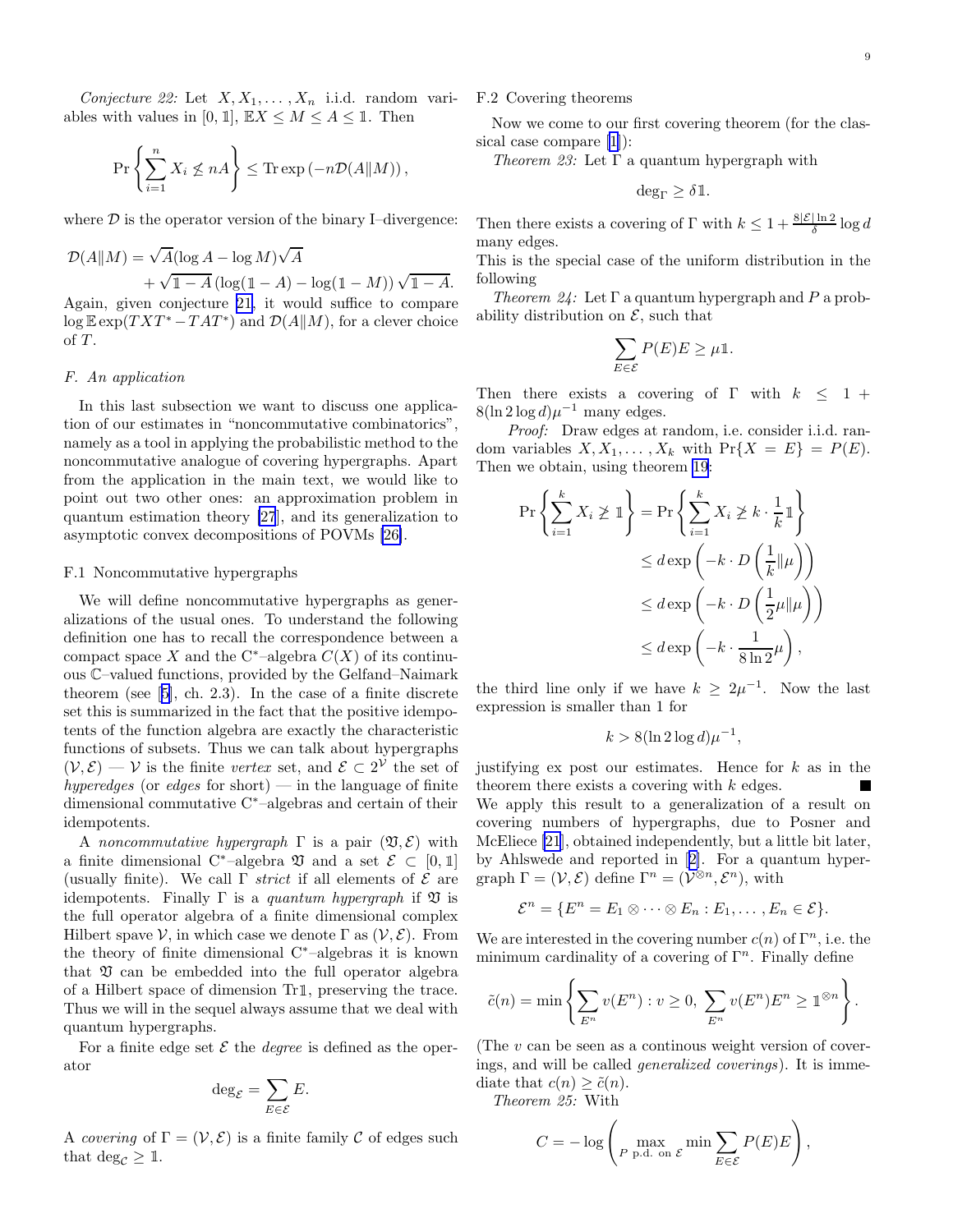<span id="page-9-0"></span>where the min means the minimal eigenvalue, one has

$$
\tilde{c}(n) \ge \exp(Cn),
$$
  
 
$$
c(n) \le 1 + 8(\ln 2 \log d) \cdot n \exp(Cn).
$$

In particular

$$
\lim_{n \to \infty} \frac{1}{n} \log c(n) = \lim_{n \to \infty} \frac{1}{n} \log \tilde{c}(n) = C.
$$

*Proof:* The second estimate follows by applying the-orem [24](#page-8-0) with the distribution  $P^{\otimes n}$ .

The first is proved by induction on n. The case  $n = 0$  is trivial, and the case  $n = 1$  is seen as follows: let  $v^*$  be a minimal weight generalized covering of Γ, i.e.

$$
\tilde{c}(1) = \sum_{E} v^*(E) \text{ and } \sum_{E} V^*(E)E \ge 1.
$$

What we have to show is that

$$
\tilde{c}(1) \ge \left(\max_P \min \sum_E P(E)E\right)^{-1},\,
$$

which means we have to find a distribution  $P$  such that

$$
sum_E P(E)E \ge \tilde{c}(1)^{-1} \mathbb{1}.
$$

With  $P(E) = v^*(E)\tilde{c}(1)^{-1}$  this is obviously satisfied.

Now assume  $n > 0$ , and let  $v^*$  a minimal weight generalized covering of  $\Gamma^n$ . Define a probability distribution  $Q$ on  $\mathcal E$  by

$$
Q(E) = \frac{1}{\tilde{c}(n)} \sum_{E^n \in \mathcal{E}^n, E_n = E} v^*(E^n).
$$

Multiplying the relation

$$
\sum_{E^n} v^*(E^n) E^n \geq \mathbb{1}^{\otimes n}
$$

by  $\mathbb{1}^{\otimes (n-1)} \otimes \pi$  (for a one–dimensional projector  $\pi$  on  $\mathcal{V}$ ) from both sides and taking the trace over the last factor we find

$$
\mathbb{1}^{\otimes (n-1)} \leq \sum_{E_n \in \mathcal{E}} \text{Tr}(\pi E_n) \sum_{E^{n-1} \in \mathcal{E}^{n-1}} v^*(E^n) E^{n-1}
$$

$$
= \sum_{E^{n-1} \in \mathcal{E}^{n-1}} \left( \sum_{E_n \in \mathcal{E}} \text{Tr}(\pi E_n) v^*(E^n) \right) E^{n-1}.
$$

This means that we have a generalized covering of  $\Gamma^{n-1}$ and hence

$$
\tilde{c}(n-1) \leq \sum_{E_n \in \mathcal{E}} \text{Tr}(\pi E_n) \sum_{E^{n-1} \in \mathcal{E}^{n-1}} v^*(E^n)
$$

$$
= \sum_{E_n \in \mathcal{E}} \text{Tr}(\pi E_n) Q(E_n) \tilde{c}(n).
$$

Thus for all  $\pi$ 

$$
\sum_{E \in \mathcal{E}} \text{Tr}(\pi E) Q(E) \ge \frac{\tilde{c}(n-1)}{\tilde{c}(n)},
$$

which implies

$$
\min \sum_{E \in \mathcal{E}} Q(E)E \ge \frac{\tilde{c}(n-1)}{\tilde{c}(n)},
$$

which in turn implies

$$
\exp(-C) = \max_{P} \min \sum_{E \in \mathcal{E}} P(E)E \ge \frac{\tilde{c}(n-1)}{\tilde{c}(n)}.
$$

#### **REFERENCES**

- [1] R. Ahlswede, "Coloring Hypergraphs: A New Approach to Multi–user Source Coding — I", J. Combinatorics, Information & System Sciences, vol. 4, no. 1, pp. 76–115, 1979.
- [2] R. Ahlswede, "On set coverings in cartesian product spaces", Preprint E92–005, Sonderforschungsbereich 343 "Diskrete Strukturen in der Mathematik", Universität Bielefeld, 1992.
- [3] R. Ahlswede, "On concepts of performance parameters for channels", to appear in IEEE Trans. Inf. Theory, Special issue in memory of A. D. Wyner.
- [4] R. Ahlswede, G. Dueck, "Identification via channels", IEEE Trans. Inf. Theory, vol. 35, pp. 15–29, 1989.
- [5] O. Bratteli, D. W. Robinson, *Operator Algebras and Quantum Statistical Mechanics I*, Springer–Verlag, 1979.
- [6] I. Csiszár, J. Körner, *Information Theory: Coding Theorems for Discrete Memoryless Systems*, Academic Press, New York, 1981.
- [7] E. B. Davies, *Quantum Theory of Open Systems*, Academic Press, London, 1976.
- [8] W. F. Donoghue, Jr., *Monotone Matrix Functions and Analytic Continuation*, Springer, 1974.
- [9] S. Golden, "Lower Bounds for the Helmholtz Function", Physical Review, vol. 137B, no. 4, pp. B1127–1128, 1965.
- [10] U. Grenander, *Probabilities on Algebraic Structures*, Wiley & Sons, New York, London, 1963.
- [11] T. S. Han, S. Verdú, "New results in the theory of identification via channels", IEEE Trans. Inf. Theory, vol. 38, no. 1, pp. 14–25, 1992.
- [12] T. S. Han, S. Verdú, "Approximation theory of output statistics", IEEE Trans. Inf. Theory, vol. 39, no. 3, pp. 752–772, 1993.
- [13] F. Hansen, G. K. Pedersen, "Jensen's Inequality for Operators and Löwner's Theorem", Math. Ann., vol. 258, pp. 229-241, 1982.
- [14] A. S. Holevo, Problemy Peredachi Informatsii, vol. 9, no. 3, pp. 3–11, 1973 (english translation: "Bounds for the quantity of information transmitted by a quantum channel", Probl. Inf. Transm., vol. 9, no. 3, pp. 177–183, 1973).
- [15] A. S. Holevo, "Problems in the mathematical theory of quantum communication channels", Rep. Math. Phys., vol. 12, no. 2, pp. 273–278, 1977.
- [16] A. S. Holevo, "The Capacity of the Quantum Channel with General Signal States", IEEE Trans. Inf. Theory, vol. 44, no. 1, pp. 269–273, 1998.
- [17] E. H. Lieb, "Convex trace functions and the Wigner–Yanase– Dyson conjecture", Adv. Math., vol. 11, pp. 267–288, 1973.
- [18] P. Löber, *Quantum Channels and Simultaneous ID Coding*, doctoral dissertation, Universität Bielefeld, 1999. WWW at <http://archiv.ub.uni-bielefeld.de/disshabi/mathe.htm>.
- K. Löwner, "Über monotone Matrixfunktionen", Math. Z., vol. 38, pp. 177–216, 1934.
- [20] T. Ogawa, H. Nagaoka, "Strong Converse to the Quantum Channel Coding Theorem", IEEE Trans. Inform. Theory, vol. 45, no. 7, pp. 2486–2489, 1999.
- [21] R. J. McEliece, E. C. Posner, "Hide and seek, data storage and entropy", Annals Math. Statistics, vol. 42, pp. 1706–1716, 1971.
- [22] B. Schumacher, "Quantum Coding", Phys. Rev. A, vol. 51, no. 4, pp. 2738–2747, 1995.
- [23] C. E. Shannon, "A mathematical theory of communication", Bell System Tech. J., vol. 27, pp. 379–423; *ibid.* pp. 623–656, 1948.
- [24] C. J. Thompson, "Inequality with Applications in Statistical Mechanics", J. Math. Phys., vol. 6, no. 11, pp. 1812–1823, 1965.
- [25] A. Winter, "Coding theorem and strong converse for quantum channels", IEEE Trans. Inform. Theory, vol. 45, no. 7, pp. 2481– 2485, 1999.